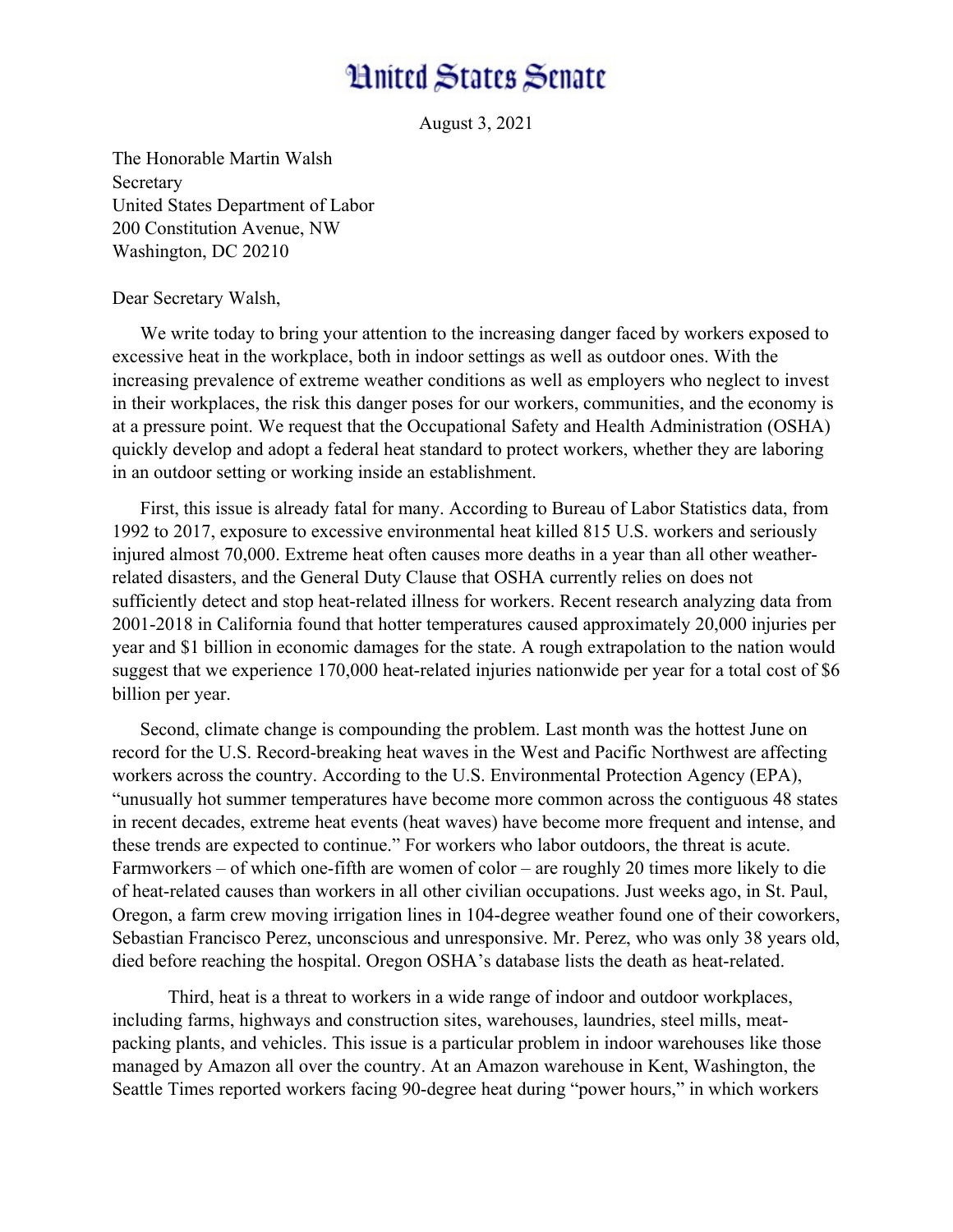are asked to work at maximum speed. In 2019, Amazon workers in Chicago had to publicly ask the company to provide air conditioning at the facility. During the most recent union drive in Bessemer, Alabama, Amazon workers noted that management had refused requests for fans in the facility to address overbearing heat. An Amazon worker at this facility had a heart attack and collapsed. Months later, another worker collapsed and died. In warehouses in California, cooks are reported to be working without air conditioners in 115-degree temperatures and workers are paying out of pocket for fans.

Fourth, inaction exacerbates the risks to our economy. Workers and businesses will suffer the loss of wages and productivity. According to a 2015 EPA report, the United States will lose 1.8 billion labor hours across the workforce in the year 2100 due to extreme temperatures under a business-as-usual climate change scenario. That adds up to \$170 billion in lost wages. The 2018 National Climate Assessment estimated that the costs of lower labor productivity under rising temperatures is estimated to reach up to \$160 billion in lost wages per year in the United States by 2090. What's more, investors will take on additional risk when they invest in companies with ad hoc approaches to worker safety without a requirement to disclose workforce investments. Creating an OSHA heat standard would provide stability to the economy and reduce risks to investors by requiring employers to adhere to the same heat stress standard.

Finally, underlying societal conditions contribute to the intensification of heat illness issues in the work place. For example, when a worker is infected with COVID–19, they have increased susceptibility to heat exhaustion and heat stroke. Or, when a worker is undocumented, as 49 percent of agricultural workers are estimated to be, they justifiably fear employer retaliation for speaking out against hazardous working conditions. Many of these workers are paid by their rate of productivity; if they stop work to drink water or take a break in the shade, that choice can reduce their earnings. Research suggests that health and occupational risks related to heat are greatest for low-income workers, especially younger men without bachelor's degrees. The jobs at the highest risk of heat stress illness and death are disproportionately held by workers of color.

Several states are already enacting their own state-level heat standards for the workplace. California, Washington, Minnesota, and Oregon, have issued standards to protect workers from heat stress, and two states recently issued emergency standards to address "extreme" heat. Earlier this month, Governor Kate Brown issued an executive order charging Oregon OSHA with promulgating an emergency temporary standard to prevent heat illness. That same week, the Washington State Department of Labor and Industries published an emergency rule to improve protections for workers exposed to outdoor heat. A federal OSHA standard would be an opportunity to fill in the gap for workers outside of these states..

In light of the danger of increasing heat waves and rising temperatures due to climate change, we request that you begin work on a permanent standard covering *both* outdoor and indoor workers, modeled after the provisions in S.1068, the Asunción Valdivia Heat Illness and Fatalities Prevention Act. This bill directs OSHA to establish an enforceable federal standard to ensure workers and employers can recognize and respond to the signs of heat stress. This bill is named in honor of Asunción Valdivia, a 53-year-old California farmworker who died in 2004 of heat stroke, after picking grapes for 10 straight hours in 105-degree temperatures. When Mr.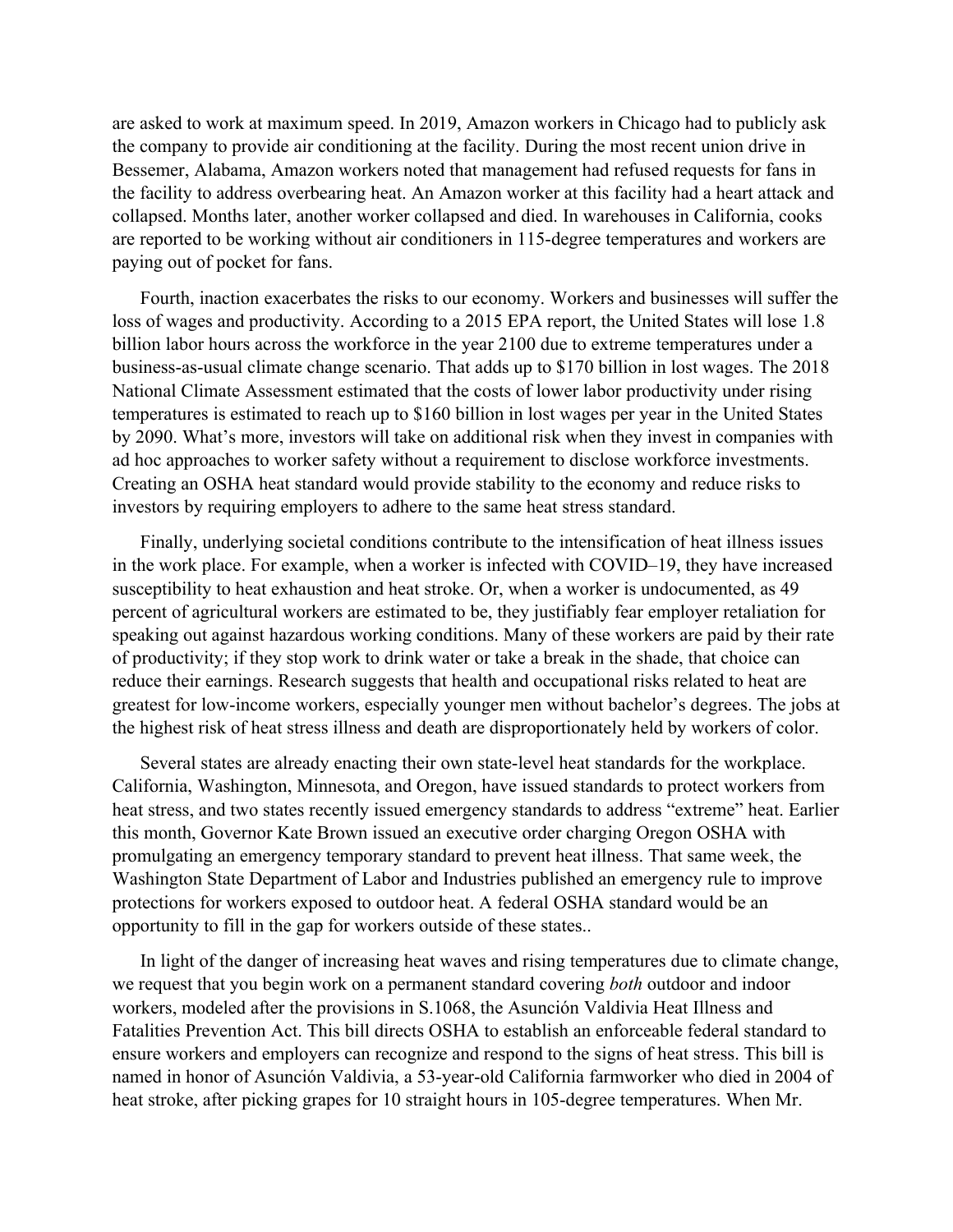Valdivia became unconscious, his employer told Mr. Valdivia's son to drive his father home, instead of calling an ambulance. Mr. Valdivia's death was completely preventable, and his story is not unique.

We concur with a separate letter on this issue from the U.S. House of Representatives suggesting that the federal standard should require employers to provide the following:

- 1) adequate hydration,
- 2) rest breaks,
- 3) areas for rest breaks that are shaded (in the case of outdoor work) or air-conditioned (in the case of indoor work),
- 4) medical services and training to address signs and symptoms of heat-related illness, and
- 5) a plan for acclimatization to high-heat work conditions.

As the climate continues to warm, workers around the country will face ever-increasing risks as they provide for their families and communities. We ask that you move quickly to protect their health and safety.

Sincerely,

Alex Padilla

United States Senator

Sherrod Brown United States Senator

Elizabeth Warren United States Senator

Ron Wyden United States Senator

Bernard Sanders United States Senator

Catherine Cortez Masto United States Senator

Kirsten Gillibrand United States Senator

Dianne Feinstein United States Senator